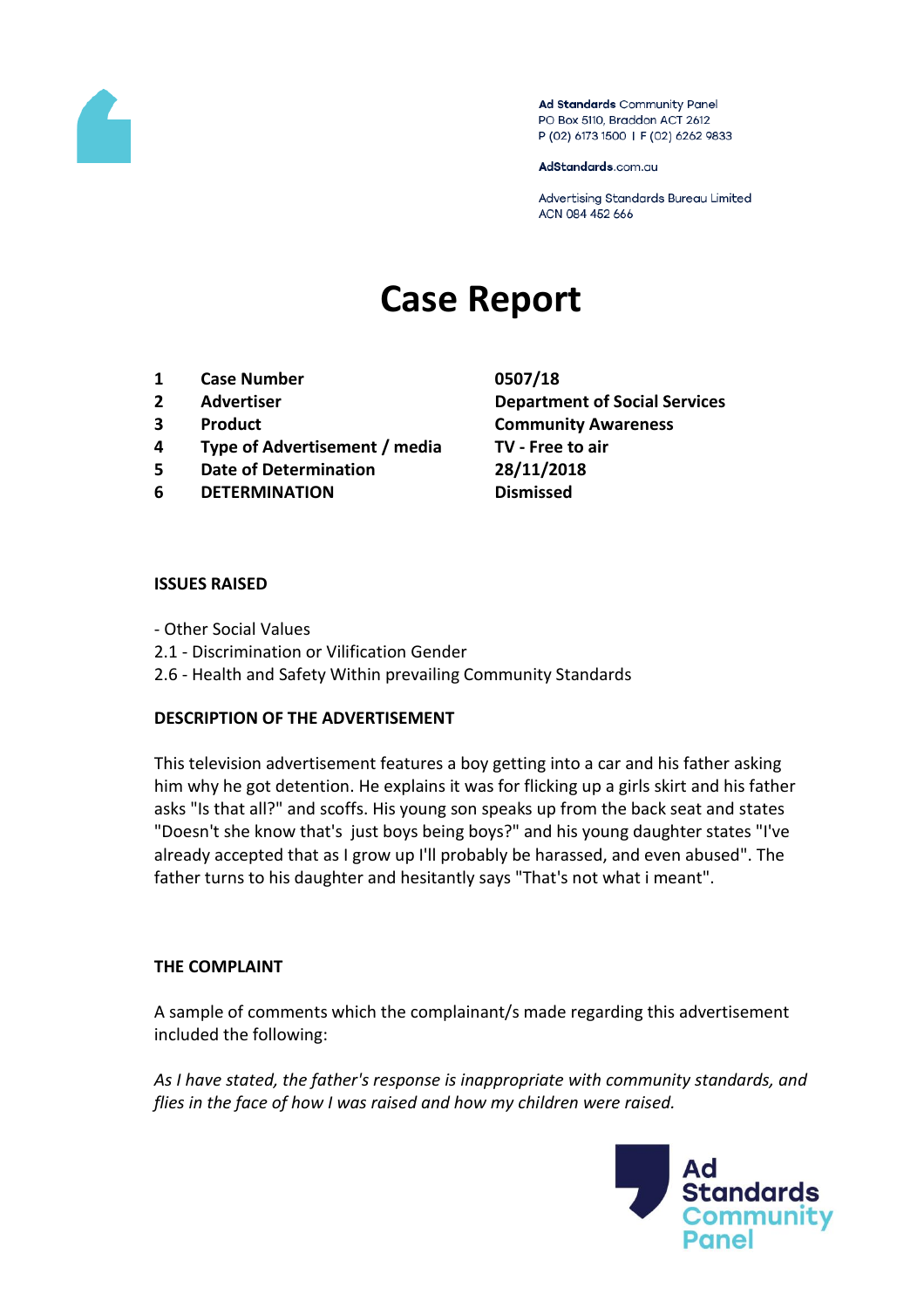

*Because not all men are pathetic sexist pigs and that this advertisement suggests that indeed they are.*

*This add is based on ideologically false presuppositions about gender inequity and is not based in any factual truth, not mention is insulting to half the population of Australia. As a man who was abused by their mother not to mention was my wife the wilful demonisation and dishonesty focused on men and boys is not just shameful but damaging. It deeply saddens me that I have to complain about a government add more so on one of this topic, but as it stands it perpetuates a lie and should be removed.*

*The advertisement incorrectly claims that all men are inherently sexist. It adds to the stigma that's relentlessly, belittling and degrading the integrity of young men. I know it's what you people call "equality" but it's hypocrisy.*

*These ads are absolutely egregious as the number of males attacked is largely unreported due to the stigma of being assaulted as is currently being shown with the Commonwealth inquiry into the decades-long sexual abuse at the hands of Catholic priests. Additionally, this is harmful not only to young men and boys but the population as a whole as it enforces for a fact that only women are victims and that men are the perpetrators, this is a statistical lie as we know that around 40% of males are victims of spousal abuse, therefore these ads are tantamount to being anti-male propaganda. Personally, I do not believe the Government should be releasing inflammatory ads that target and demean 50% of the Australian population. As I am an ordinary young man, I am the one who has to live with the consequences of the message of these ads. I know you will probably not agree with me, however, please at least consider where myself and others like me are coming from thank-you.*

*The ad is sexist, speculative and as usual, the ignorant adults in our government have no understanding of the effect this ad has on a child watching it. The time frame for this commercial ( if nothing else) is totally inappropriate.*

*My 8 year old daughter turned to me after seeing this and asked me, "Daddy is that true? Will I be harassed and abused sometime soon and who is going to do this? What are they saying that for? Will it happen at school cos I'm not going to go anymore. I want to stay home where I am safe.*

*So now this medial government and its lack of educated constituents are affecting children so as to be scared and reclused. The ad is, as I said, is completely speculative and born without merit or fact. It needs to be removed and the person who authorised it needs to be sacked. Anyone who authorises something such as this lacks the understanding of the importance of the position and should be looking for work in another field.*

*Without appropriate context, the ad implicitly frames very typical and universally*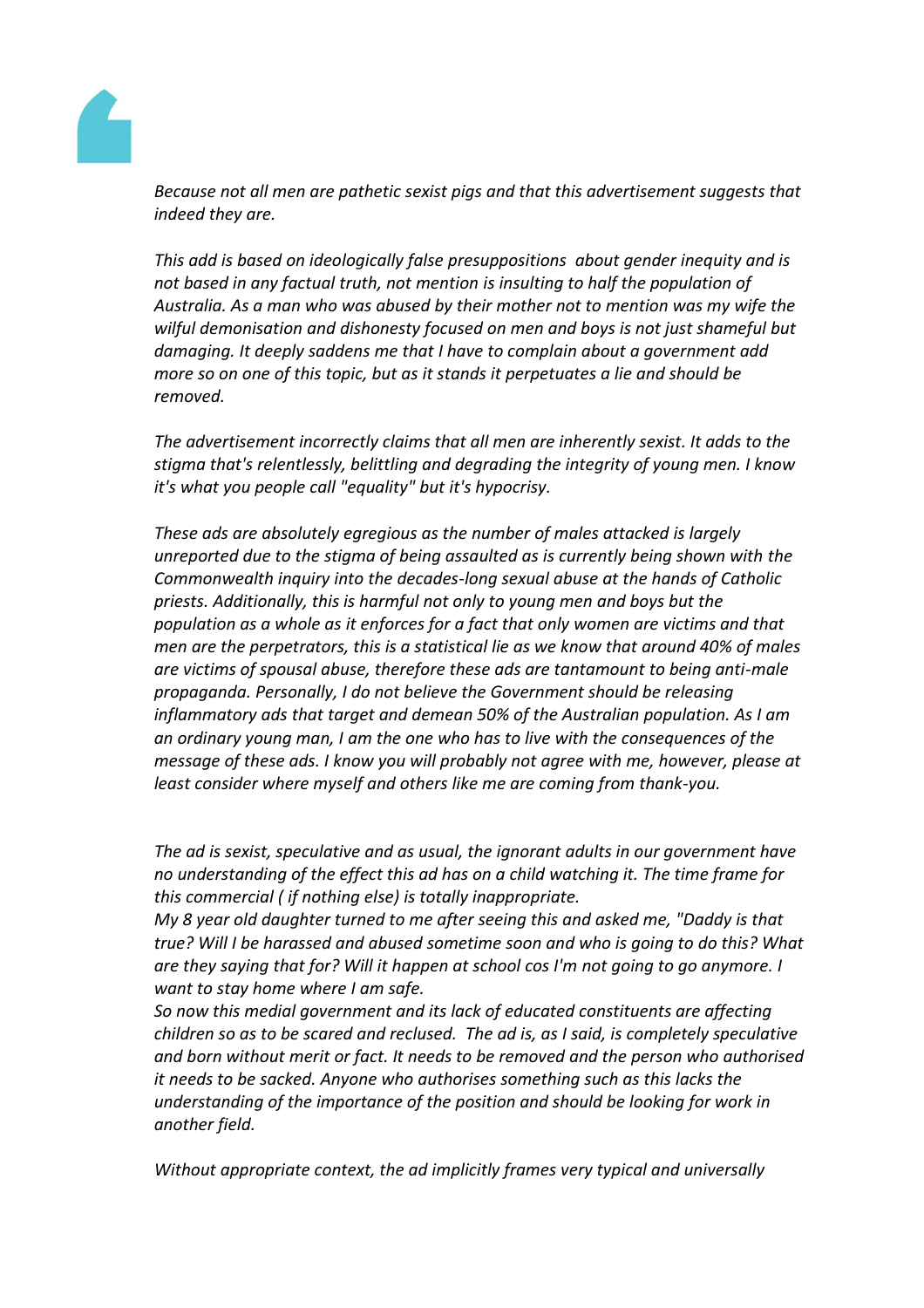

*researched and accepted rugged and hyper physical behaviour expressed by young males, as a precursor to adult violence against women. There exists a wealth of contemporary literature defining the relevance and necessity of recognising the critical differences between anatomical males and females, especially with regard to physical development through childhood. The ad is offensive and confusing for young men and woman, whom might both enjoy running through the school playground with energy, and occasionally and accidentally pushing over a fellow student (whether female, male, or other). Thanks*

# **THE ADVERTISER'S RESPONSE**

Comments which the advertiser made in response to the complainant/s regarding this advertisement include the following:

## *Description of advertisement*

*The advertisements show how the things we say in front of young people can be misinterpreted in ways we don't intend. There are two advertisements in the series – Detention and Museum. The Detention advertisement is set in a car, with a dad waiting to pick up his teenage son after school detention, and his young son and daughter in the back of the car. When his teenage son arrives, dad notes the reason for his detention and makes a casual comment that downplays his son's behaviour. The younger children enter the conversation with their interpretation around what has just been said. The second advertisement is set in a museum, where a young girl is knocked over by a young boy running past, and her mother rushes to pick her up. The mother looks to excuse the boy's behaviour with a casual comment and her daughter and the young boy respond with their interpretation of the comment. Both executions culminate in a clear moment of reflection for the adults and recognition of the impact of their words on the young people.*

*Advertisers response to complaint*

*The campaign – Stop it at the Start*

*This national campaign aims to help break the cycle of violence against women and their children by encouraging adults to reflect on their attitudes, and have conversations about respect with young people.*

*It is a Council of Australian Governments initiative, jointly funded by the Australian, state and territory governments.*

*Phase one launched in April 2016. This is the second phase of the campaign, which ran nationally from 7 October 2018. Television ceased on 10 November and is not*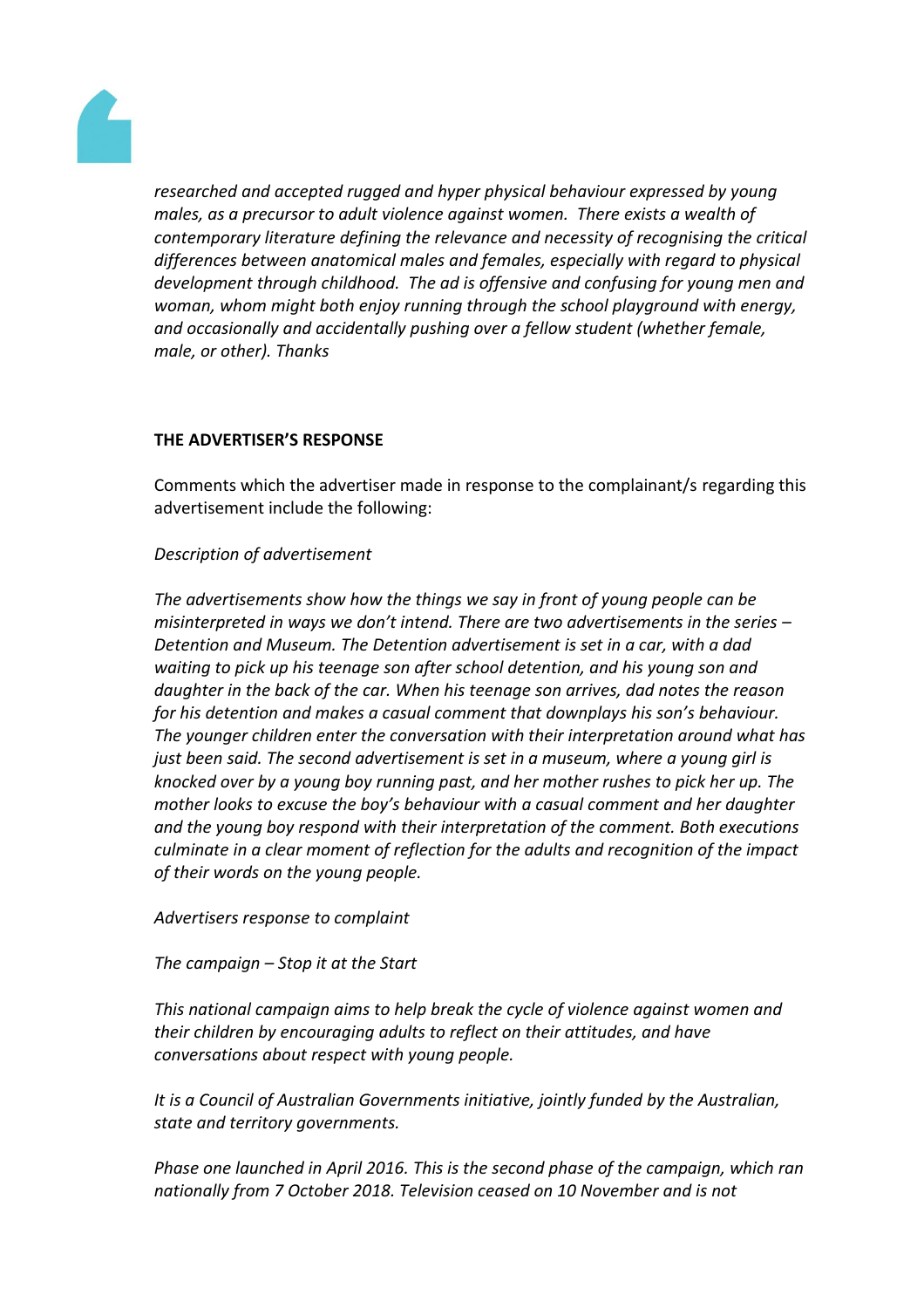

*currently in market.*

*Phase two aims to move the conversation forward, with new advertising and supporting activities. It helps us ask ourselves - could we be teaching our children disrespect?*

*What does the campaign aim to do?*

*The campaign helps all adults (parents, family members, teachers, coaches, employers and other role models) to look at their own attitudes, and start a conversation about respect with the young people in their lives.*

*We know that children are keen observers of what adults say and do and are greatly influenced by them. When it comes to teaching respect, we all influence a child's idea of what is right and wrong.*

*Young people pick up simple things like our gestures, reactions and the words we choose. They might take our words at face value and interpret them in ways we didn't intend, or see it as an excuse or permission to behave in a certain way. Over time, these everyday interactions shape what children believe about how others should be treated.*

*Stop it at the Start highlights the role we all play in raising a generation of respectful young people, the potential for a positive change if we come together as a community.*

*If we make small changes – if we stop ourselves before we say something, if we question what seems like an off-the-cuff joke or a throwaway line, if we start a conversation about respect, or intervene where we see disrespectful behaviour – we can make a change for the better.*

*Who is the campaign targeting?*

*The campaign targets adult (male and female) influencers of young people aged 10- 17, such as parents and family members, teachers, coaches, community leaders and employers.*

*It does not target children, victims, perpetrators or bystanders.*

*It is a primary prevention campaign that aims to break the cycle of violence by stopping it at the start.*

*How was the campaign developed?*

*The campaign approach was informed by extensive qualitative and quantitative*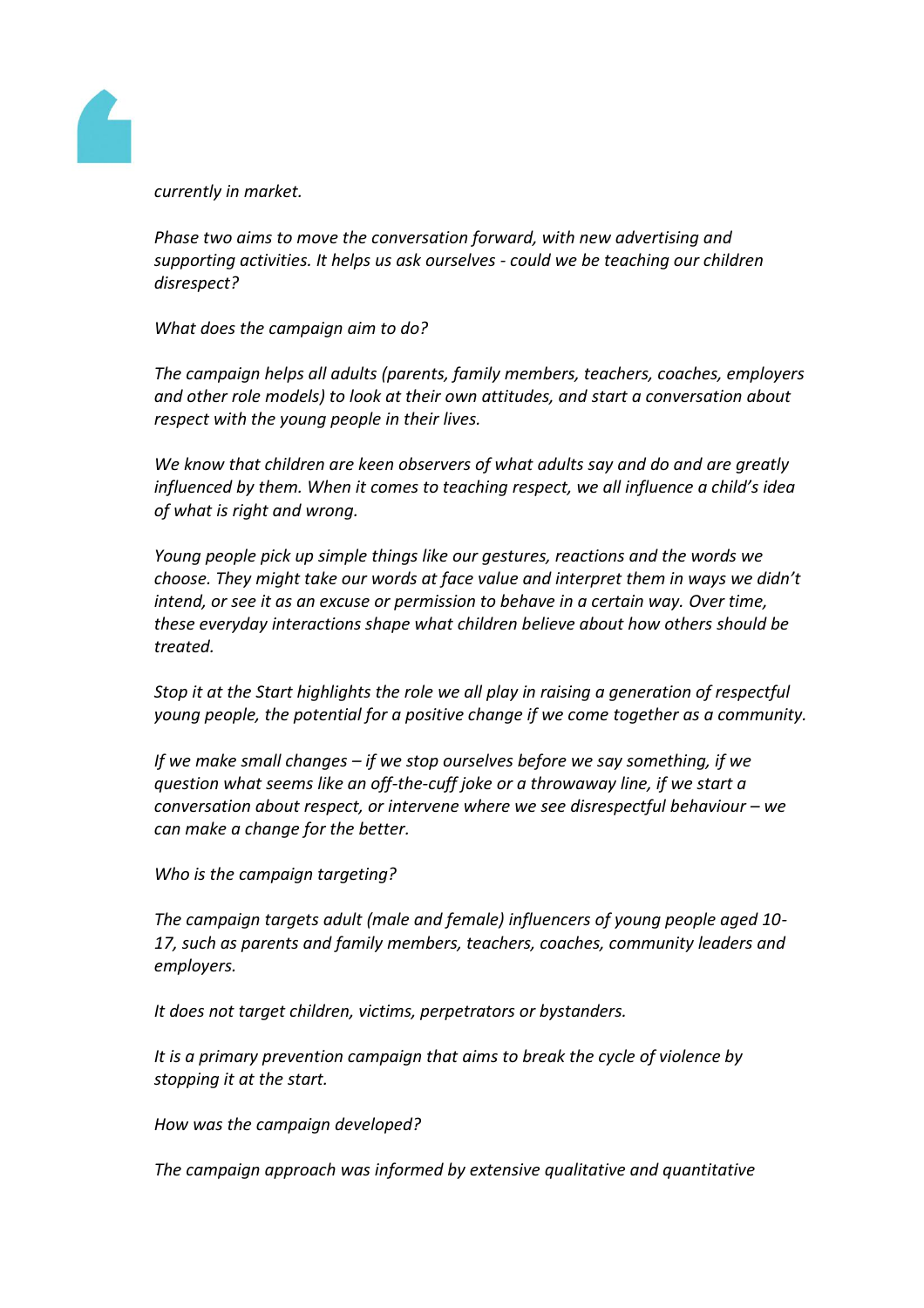

*research across Australia by Kantar Public (formerly Taylor Nelson Sofres). The research report, Reducing violence against women and their children is available on the DSS website.*

*Parenting experts, and child and behavioural psychologists helped develop the range of resources and tools for parents and other influencers.*

*What were the main research findings?*

*The research found there's a link between violence towards women and attitudes of disrespect and gender inequality. But when thinking about our own reactions, we might be surprised to recognise some of the most common ways we excuse disrespectful and*

*aggressive behaviour. There are some automatic assumptions and responses we make, often without realising:*

*• We play down disrespectful or aggressive behaviour ("don't worry, it wasn't that bad").*

- *We accept aggression as just part of being a boy ("boys will be boys").*
- *We blame girls ("what was she wearing?").*
- *We raise girls to accept disrespect ("it's okay, he probably did it because he likes you").*

*• When we make these excuses, we're allowing disrespectful behaviour to become a normal part of growing up.*

*The research also found that many parents and other adults are worried about whether they should get involved. They're concerned about embarrassing their child, or being in conflict with other parents.*

Another important finding was that young people want consistent messages – to hear *many voices across the community advocating for a cultural change.*

*Multiple waves of concept testing research were also undertaken as part of the creative development. This research was conducted nationally, with adults and young people, and consistently showed that the messages communicated by the advertising demonstrated:*

- *the link between disrespect and violence*
- *the need to recognise and reconcile personal behaviour in addressing disrespect*
- *the impact of individual influence on young people*
- *the need for community / widespread attitudinal change and the need for collective action and responsibility*
- *that disrespectful and aggressive behaviour is learned from an early age*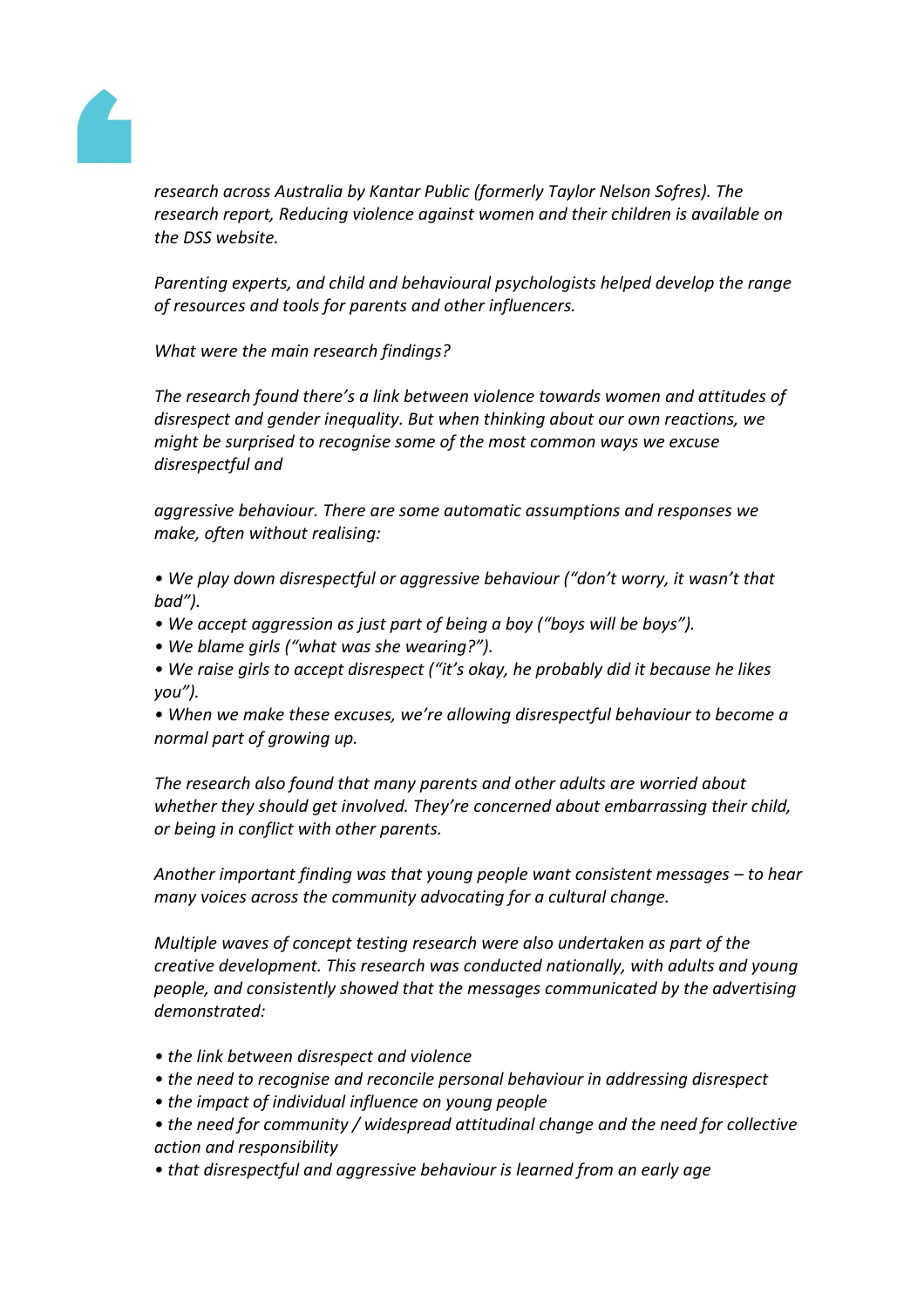

*• that there is a trajectory of disrespectful / aggressive behaviour*

*• that attitudes supporting gender inequality can result in disrespectful / aggressive behaviour*

*• that there is a need for intervention when disrespectful and aggressive behaviours are observed – intervening in one's own behaviour (personal intervention), as well as the behaviour of others*

*• that this behavioural modification can be undertaken 'in the moment', and an individual's behavior can be changed to achieve a positive resolution*

*• that there is a need for preventative conversations with young people.*

*What resources are available?*

*A range of resources and tools are available on the campaign website to help influencers have conversations with young people. These were developed with the assistance of parenting experts and child and behavioural psychologists. They include:*

• The Conversation Guide, to help parents and family members talk about respect with *young people about the importance of respectful relationships from an early age.*

*• The Respect Checklist, for adults to become more aware of what young people might be thinking in disrespectful or aggressive situations.*

*• The Excuse Interpreter, to discover the hidden meanings of common expressions that can excuse disrespectful behaviour.*

*• An animation that shows how as a community, we can change what young people accept as normal behaviour.*

*• Videos of Australians from different walks of life reacting to common phrases that can excuse disrespect, and sharing the advice they'd give their 15 year old selves about respect.*

*Products are available for Indigenous Australians, those from a culturally and linguistically diverse background, and parents and family members who have children with disability.*

*While the campaign does not target victims, the website provides information about support services available as a duty of care. This includes services for women, men, families and children, as well as for people with disability and from those from diverse cultural backgrounds.*

*Why do we need this campaign?*

*Violence against women and their children is a serious issue in Australia:*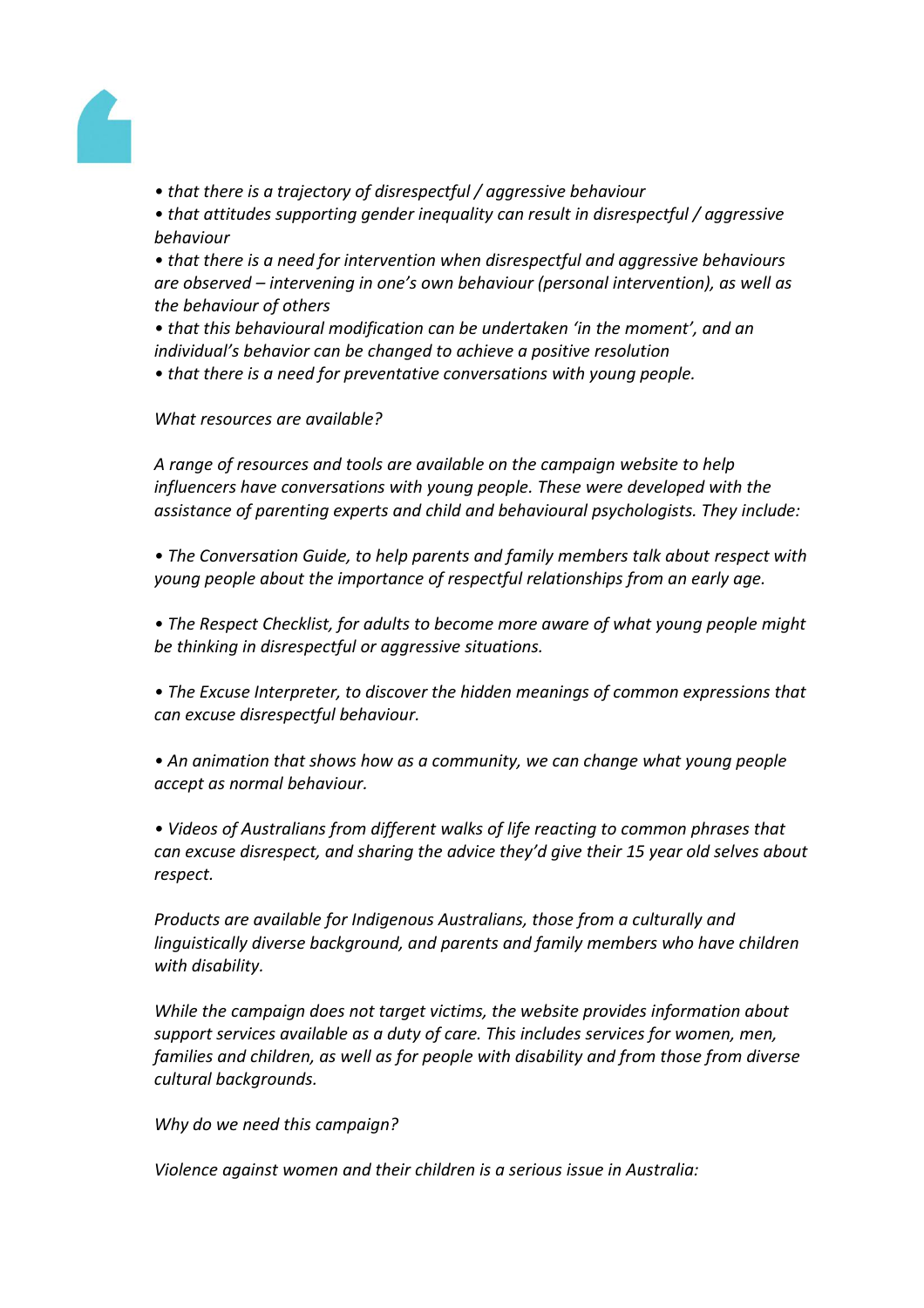

*• ABS data1 shows that:*

*1 Australian Bureau of Statistics 2016, Personal Safety, cat. no. 4906.0, www.abs.gov.au/aussstats/abs@.nsf/mf/4906.0/*

*o One in six women have experienced physical or sexual violence by a current or former partner since the age of 15. This figure increases to nearly one in four women when violence by boyfriends, girlfriends and dates is included.*

*o one in six women have experienced physical or sexual violence by a current or former partner.*

*o one in four Australian women has experienced emotional abuse from a current or former partner.*

*Note: figures have been rounded.*

*The good news is that awareness and understanding of violence against women is high, and most adults agree it's wrong2. We also agree violence against women isn't just physical – it includes a range of behaviours designed to intimidate or control.*

*2 VicHealth 2014, Australians' attitudes towards violence against women. Findings from the 2013 National Community Attitudes towards Violence Against Women Survey (NCAS), Victorian Helath Promotion Foundation, Melbourne.*

*3 Hall and Partners | Open Mind 2015, The Line campaign – Summary of research findings, Hall & Partners | Open Mind, Sydney.*

*4 VicHealth 2015, Young Australians' attitudes towards violence against women, Victorian Health Promotion Foundation, Melbourne.*

*5 ibid*

*6 Youth Action NSW & White Ribbon Australia, Young people's attitudes towards domestic and dating violence, Youth Action NSW & White Ribbon, Australia, North Sydney.*

*7 ibid*

*However, what we often don't realise is that the cycle of violence can start with the beliefs and attitudes boys and girls develop from a young age.*

*From early on boys and girls begin to believe there are reasons which make*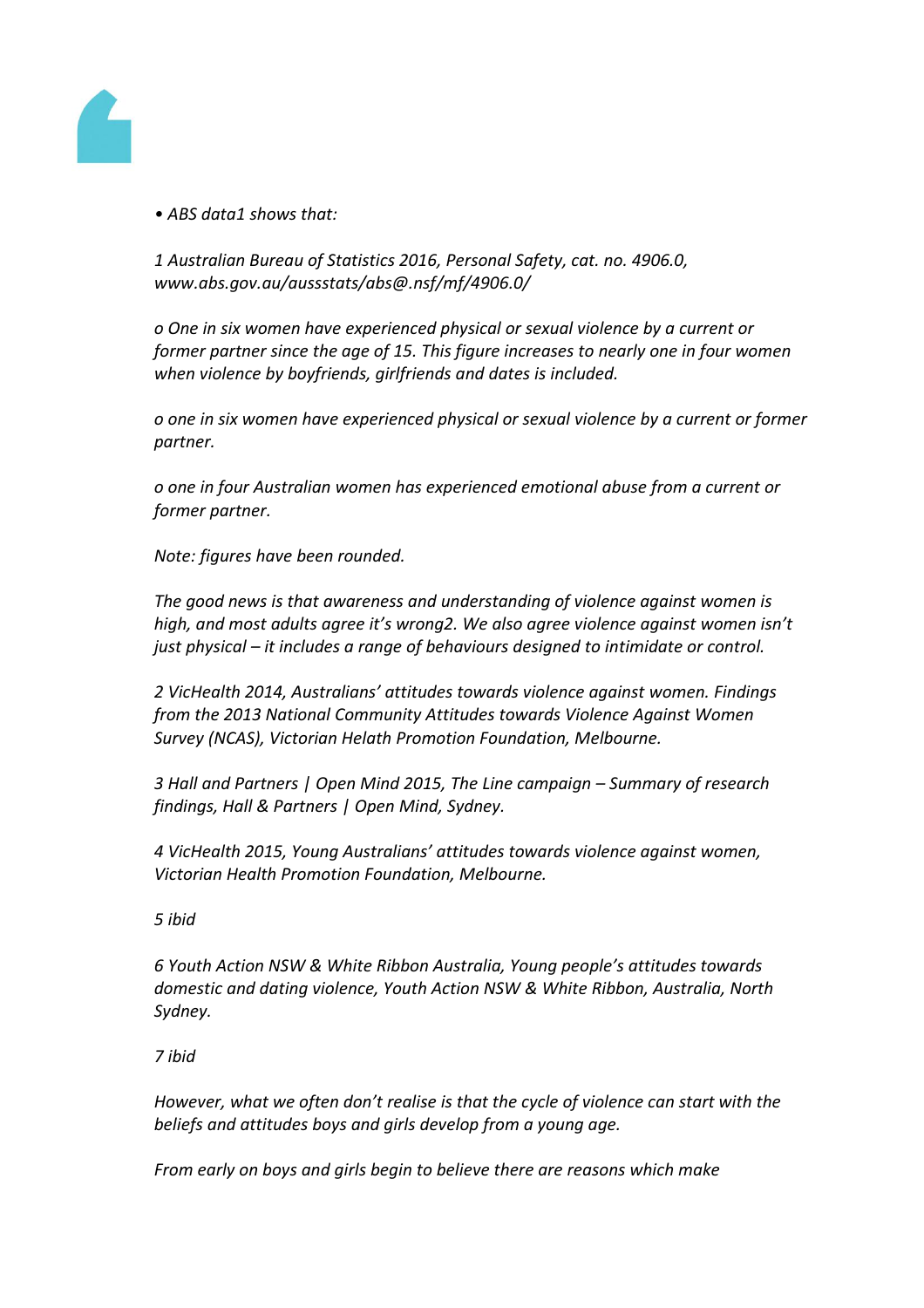

*disrespectful or aggressive behaviour acceptable. Girls questions whether it's their fault, and boys tell each other it was a bit of a joke. This can lead to attitudes like:*

*• one in four young people don't think it's serious when guys insult or verbally harass girls in the street.3*

*• one in five young people believe there are times when women bear some responsibility for sexual assault.4*

*• one in four young people don't think it's serious if a guy, who's normally gentle, sometimes slaps his girlfriend when he's drunk and they're arguing.5*

• over one in three young men believe that women prefer a man to be in charge of a *relationship.6*

*Since young people's attitudes and behaviours are shaped by those around them it's important to expose them to positive influences where they live, work, learn and socialise.7 As adults, we need to recognise and reconcile our role as important influencers of the younger generation.*

## *Response against the Code of Ethics*

*The advertisement has been reviewed by Commercials Advice Pty Ltd (CAD) and provided with a W classification which by definition means that the commercial may be broadcast at any time except during P and C programs or adjacent to P or C periods. Exercise care when placing in programs principally directed to children.*

*These ratings are used to guide the time of play for each spot. Media has been booked to ensure the advertisement appears only in programing that is appropriate for this classification.*

*2.1 Discrimination or vilification*

*The Stop it at the Start campaign does not discriminate against or vilify a person or section of the community on account of race, ethnicity, nationality, gender, age, sexual preference, religion, disability, mental illness or political belief.*

*Throughout the extensive research that formed the evidence base for the campaign, specific attention was given to understanding the desired behavioural response - who the communication was asking to modify behaviour, and what that change was.*

*This research was conducted nationally, and found that the vast majority of participants identified the campaign's behavioural message as 'asking all adults (regardless of gender, cultural background, socio-economic-status) to consider their*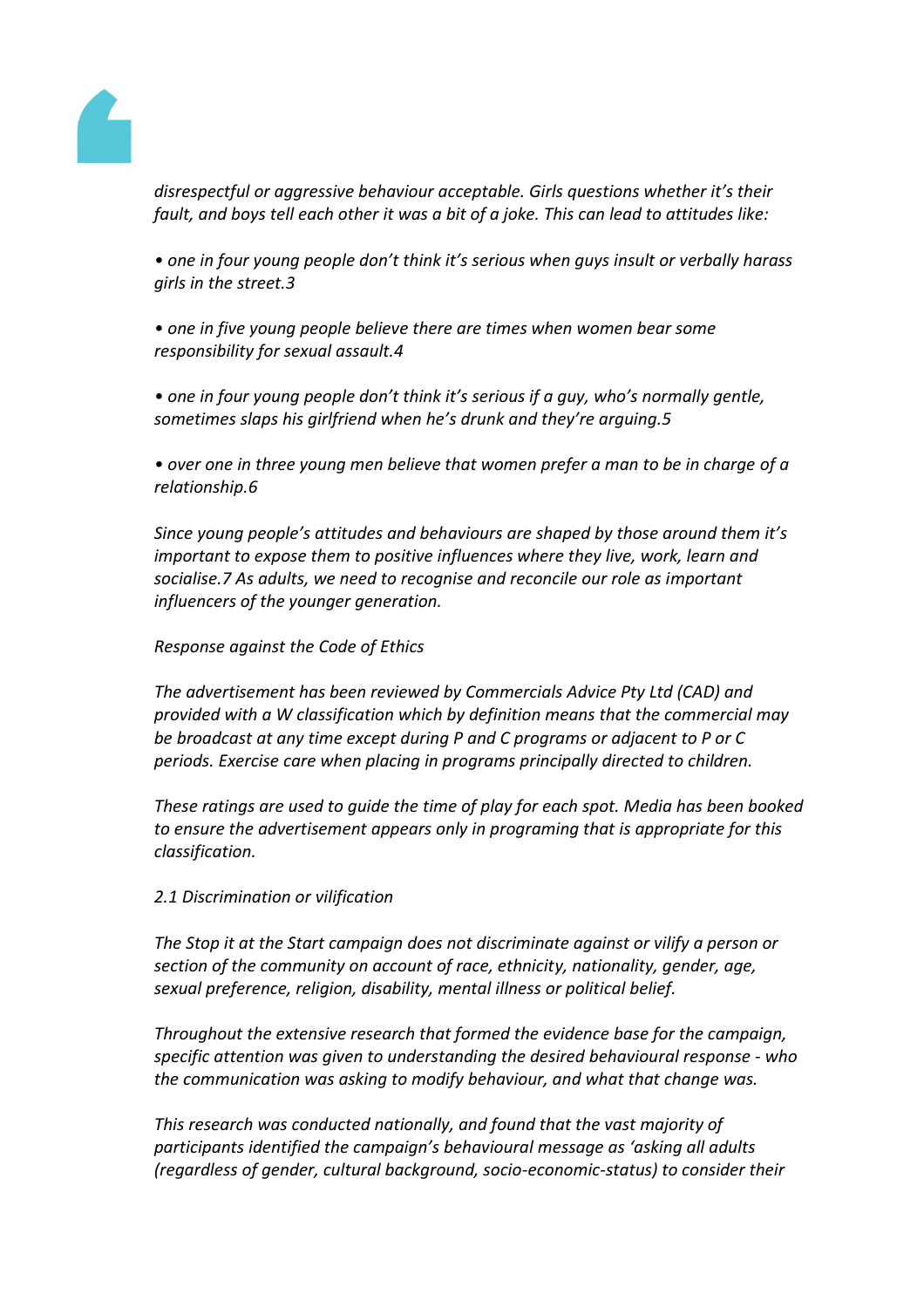

*own behaviour and the inadvertent impact this may have on the cycle of violence against women'. This was consistently mentioned by both adults and young people who participated in the research.*

*The research asserts the advertisements were interpreted as targeting all adults to modify their personal behavioural responses to situations that may involve disrespect or aggressive behaviour. There are two key contributors to this:*

*1. the use of two executions which include both male and female behaviours ie. it is not targeted by gender of influencer, and is focussed on the behaviour / response of the influencer.*

*2. that a clear impact of influencer behaviour on children is established through the conversation between the influencer and young people in both executions, and the resolution where the influencer has recognised the potential unintentional impact of their response and modified their own behaviour 'in the moment'.*

*Additionally, the Stop it at the Start tagline was interpreted by the majority as encouraging adults to 'stop' their own behaviours which may inadvertently play a role*  in perpetuating the cycle of violence against women. The call to action at the end of *the advertisement is to the campaign website, which hosts a range of tools and resources, developed in consultation with parenting experts and child and behavioural psychologists, to help adults have conversations about respect with young people.*

### *Gender representation*

*Prevalence of violence against women*

*This campaign aims to reduce violence against women.*

*• The prevalence of violence against women in our community is high:*

*o The latest Australian Bureau of Statistics data shows women are nearly three times more likely than men to have been victims of violence (physical or sexual) at the hands of a partner since the age of 15.*

*o This data also showed one in six women has been a victim of violence perpetrated by a partner; one in five has been a victim of sexual violence (by any perpetrator); and one in four has experienced emotional abuse by a partner.*

*o In 2015-16, violence against women and their children was estimated to have cost the Australian economy between \$22 billion and \$26 billion, with victims*

*a key contributor in assisting adults (males and females) and young people (males and*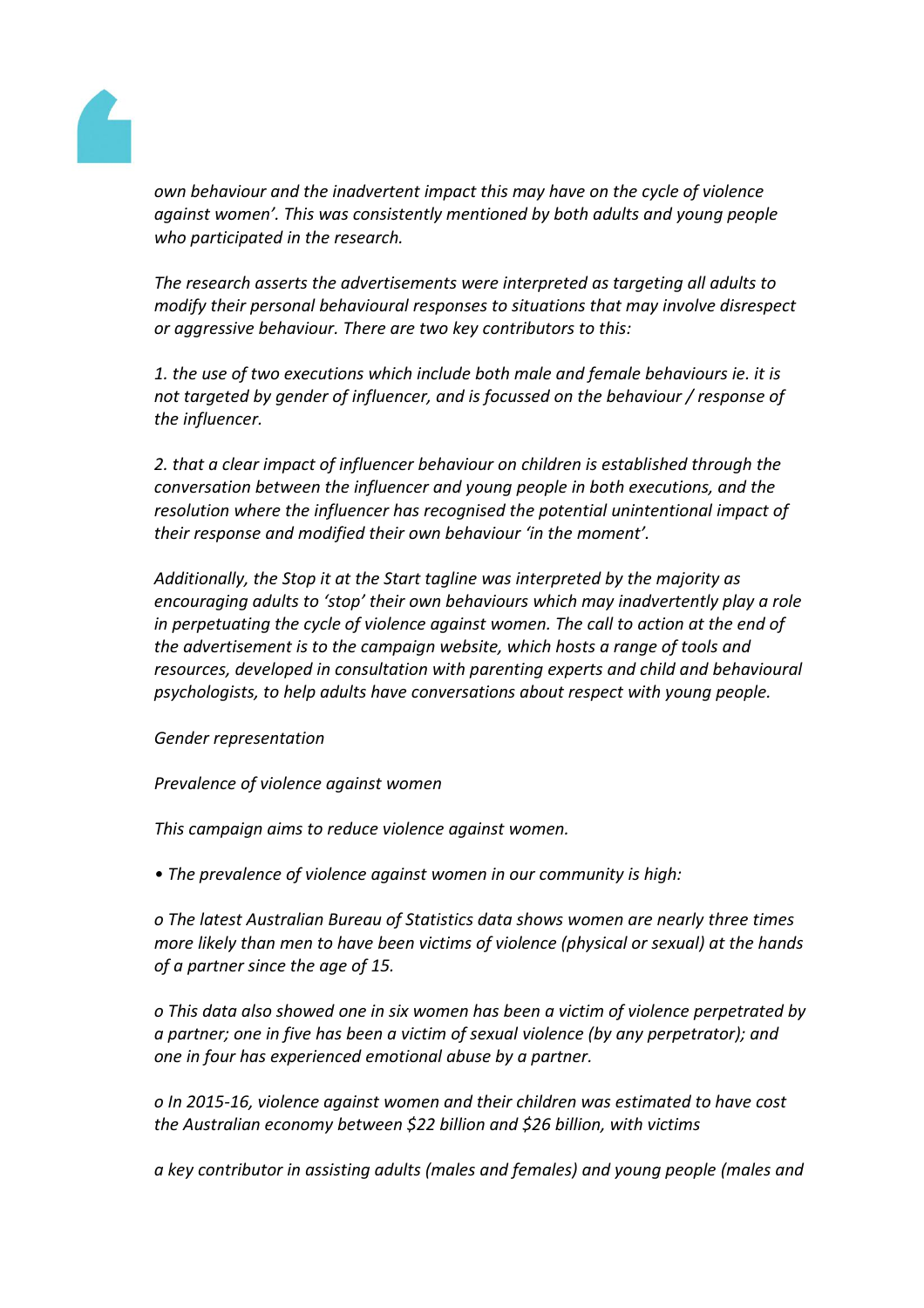

*females) to understand that the initial influencer response was incorrect and, that behavior could be modified to change the potential impact.*

*Messages surrounding raised expectations to experience disrespectful behavior outside the home by young females were not present. Rather, the modified response of the influencer on conclusion of the ad ("That's not what I meant") indicated a moment of clarity and in-the-moment learning that showed the response could be modified to change the potential impact. Research participants understood this through the conversation that occurs between the adult influencer and young person, and the concluding modified response of the adult.*

## *Policy background*

*Ensuring the safety of all Australians is a key priority for the Australian Government. Domestic and family violence and sexual assault cannot be excused or justified under any circumstances. All victims, regardless of their gender, need compassionate and highly responsive support and all perpetrators must be held accountable for their violence.*

*The National Plan to Reduce Violence against Women and their Children 2010-2022 (the National Plan) was developed on the basis of extensive consultations and is aimed at reducing violence against women and their children, where an act of violence is perpetrated by a man. The campaign aligns with the remit of the National Plan, and its practical initiatives to stop violence from happening in the first place, and encourage young people to build respectful relationships.*

*The National Plan recognises that men and boys can be victims of domestic and family violence and sexual assault. Men do experience domestic and family violence.*

*However, evidence shows that the majority of victims are women. Data from the 2012 Australian Bureau of Statistics Personal Safety Survey shows that while men are more likely to experience violence overall, this is more often at the hands of a stranger or acquaintance than their partner at home. Women, on the other hand, are more likely to experience violence from a partner or former partner.*

*For further information, view ANROWS key statistics on women's experiences of domestic and family violence and sexual assault.*

### *2.2 Exploitative and degrading*

*The Stop it at the Start campaign does not employ sexual appeal. Reference is made in the 'Detention' execution to the teenage son's detention being as a result of 'flicking up a girls skirt'. This is used to demonstrate a behavior that could easily be dismissed or excused by an adult as 'not that bad'.*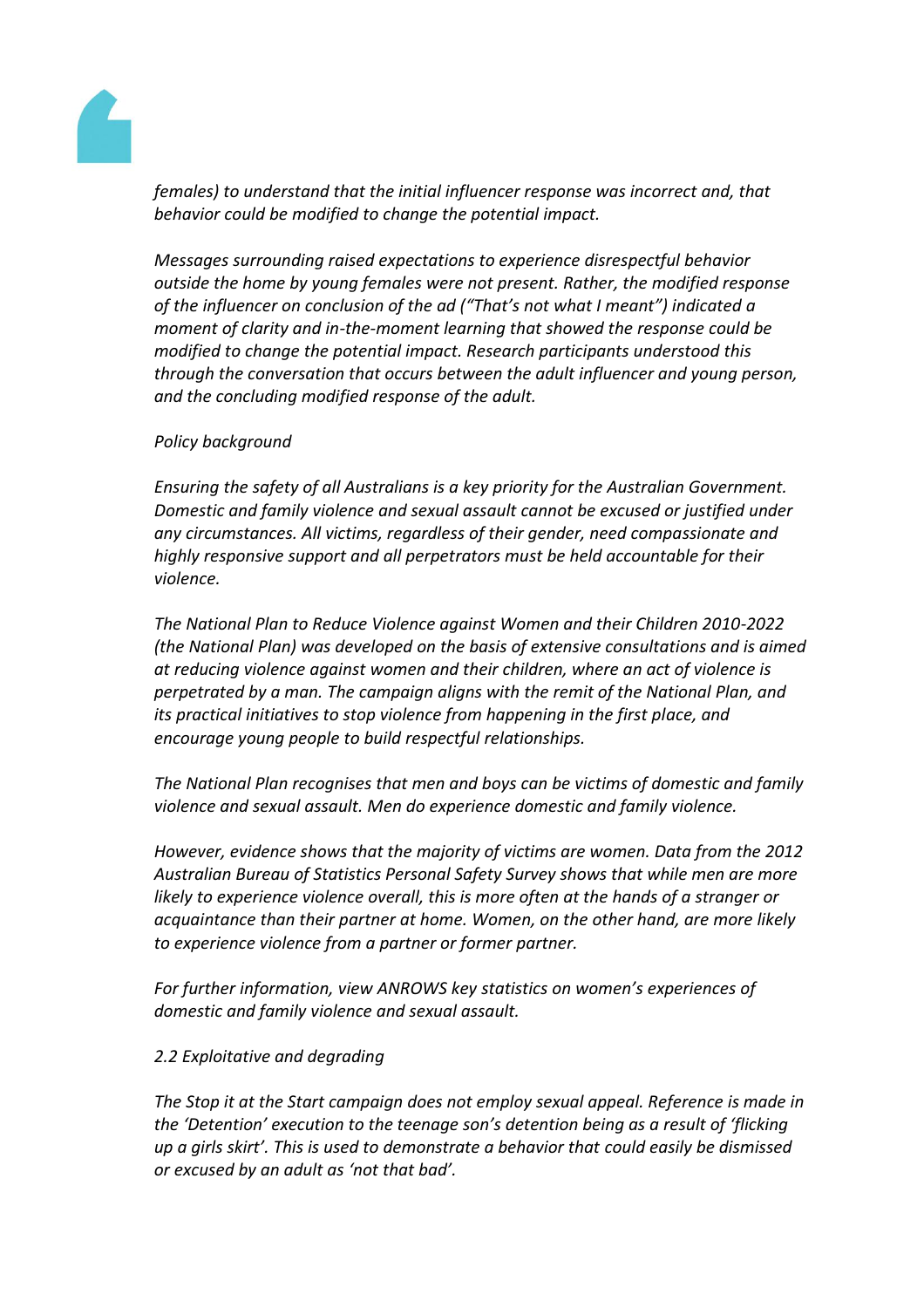

*The use of the children to highlight the potential impact of the excuses adult influencers sometimes make for disrespectful behaviour, is used as a vehicle to show how the things we say in front of young people can be misinterpreted in ways we don't intend.*

*Both scenarios were thoroughly concept tested to ensure the target audience clearly understood the intent of the message. The research specifically explored each behavior and response articulated in the executions, including the reference to 'flicking up a girl's skirt' and*

*the young girl's response to this. Throughout the research this scenario was clearly understood, and the influencer's modified behavior noted.*

*The commercial does not exploit or degrade any individual or group of people.*

## *2.3 Violence*

*The Stop it at the Start campaign portrays suggestive violent behaviour. This is considered appropriate in the context of the campaign. It aims to prevent violence against women and their children, by educating influencers about the connection between disrespect and violence, as well as the attitudes that excuse, condone or trivialise violence.*

*Results from campaign research (TNS 2015) and the National Community Attitudes Survey (VicHealth 2014) show that a significant proportion of people hold attitudes that put them at-risk of perpetrating or excusing violence. To change this, we need to demonstrate the link between attitudes of disrespect and violence against women.*

### *2.4 Sex, sexuality and nudity*

*The Stop it at the Start campaign does not depict sex, sexuality or nudity.*

*As noted above, the research specifically explored each behavior and response articulated in the executions, including the reference to 'flicking up a girl's skirt' and the young girl's response to this. Throughout the research this scenario was clearly understood, and the influencer's modified behavior / behavioural correction noted. The influencer response clearly indicates the behavior is unacceptable.*

# *2.5 Language*

*The Stop it at the Start campaign only uses language that is appropriate in the circumstances, and as indicated above, the CAD classification of W was appropriate for the audience and media placements. The language used was carefully selected to*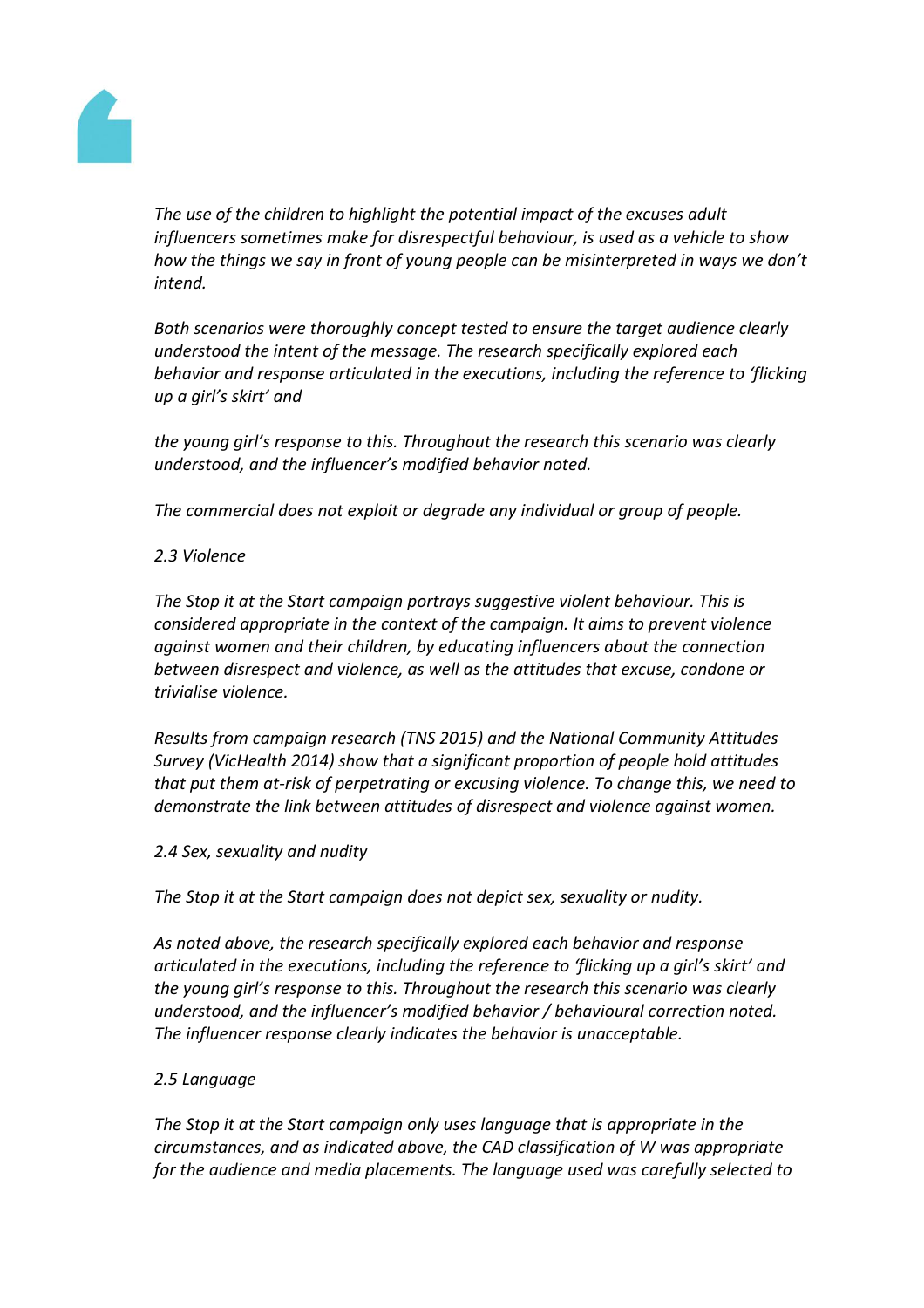

*be reflective of society's actual responses to disrespectful behaviour, based on the research conducted by Kantar Public. There is no strong or obscene language*

*The children's language and tone in questioning the parents was extensively tested throughout the research to ensure the correct interpretation by both adults and young people. The research confirms the final language and tone adopted (by adults and young people featured in the executions) facilitates adult influencers (male and female) to affectively engage in the topic. This affective response facilitates selfreflection and progress towards 'reconciling' their behavior.*

### *2.6 Health and Safety*

*Awareness and understanding of violence against women is high amongst Australians, and most adults agree it's wrong (VicHealth 2014). The Stop it at the Start campaign is not contrary to prevailing community standards on health and safety as it aims help break the cycle of violence against women and their children by encouraging adults to reflect on their attitudes, and have conversations about respect with young people.*

*The Department of Social Services, its creative agency and production partners take working with children extremely seriously and ensure the utmost care on these projects.*

*As part of the production and filming process, all strict standards and policies set out by the State Government and the Office of Children's Guardian were adhered to. As part of this approvals process:*

- *Pre-employment notification was completed*
- *Details of any risks that were identified for children associated with the work location, the child's role or schedule were provided*

*• A detailed proposed strategy for minimising any risks to any children on set was provided.*

*In addition, the following materials were supplied to ensure there was no risk to any children both physically or emotionally:*

*• the script, storyboard, mood board or layout to help set the context of the content being filmed*

*• proposed employment schedule for children*

*• safety reports or risk assessments that were specific to the children and relevant to production.*

*There was also careful consultation throughout the production process with casting agents, child guardians, the children, as well as an on-set crew responsible for overseeing the welfare of the children, including a certified nurse. At no time during*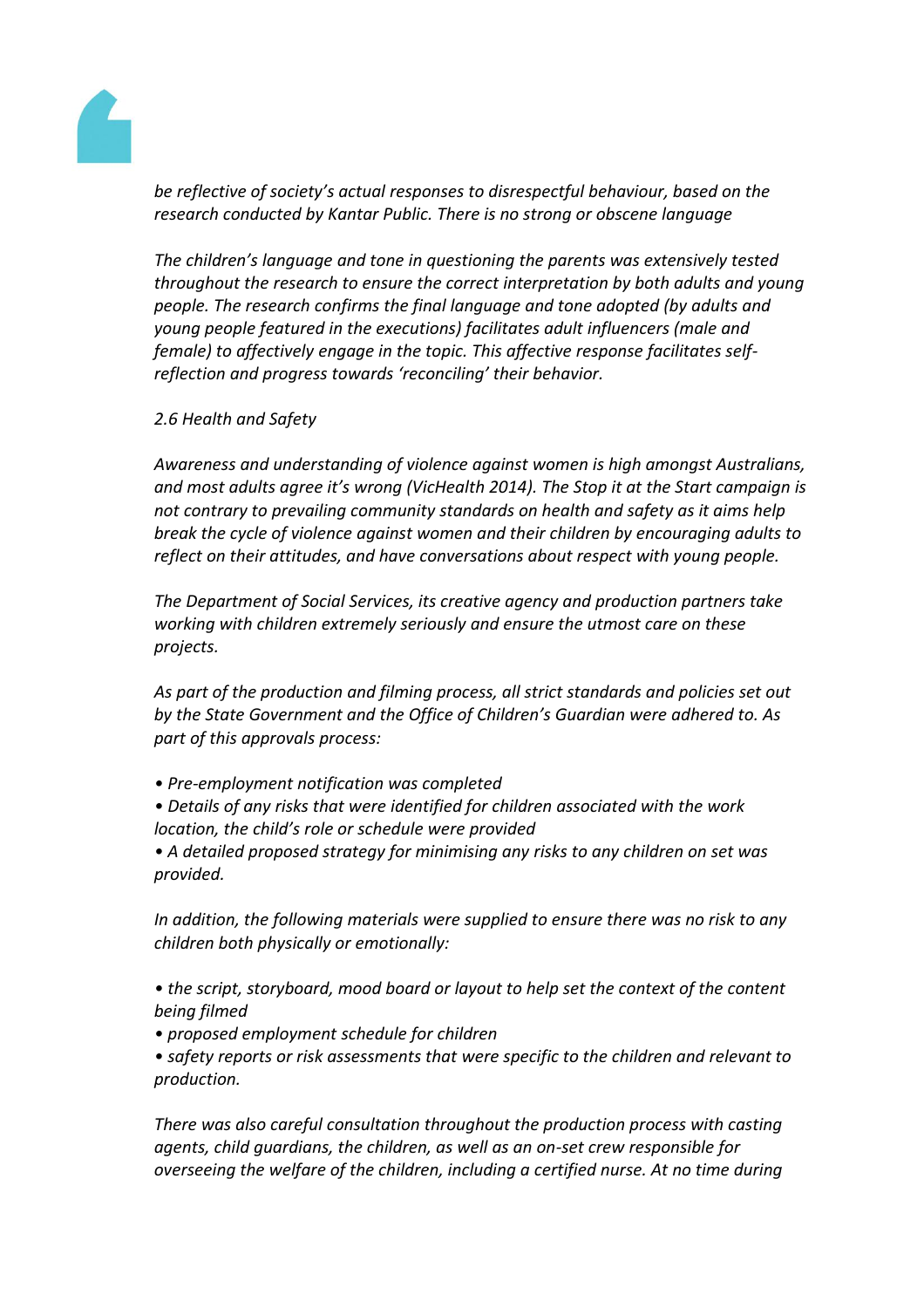

*the shoot were any children placed in undue harm.*

*In addition, all safety regulations, as would be expected in reality were met, in relation to the content of the advertisements themselves, such as all parties wearing seatbelts in the vehicle in the Detention execution.*

*2.7 Distinguishable as advertising*

*This advertisement falls within the definition of advertising under AANA codes. It is clearly distinguishable as such by the audience/viewer through the use of logo, government authorisations, disclaimer, website and end line super/voice over. It has been placed within a commercial break and recognisd by CAD as an advertisement.*

#### *Conclusion*

*To conclude, the Department of Social Services does not believe this advertisement contravenes Section 2 of the Code.*

#### *References*

*Australian Bureau of Statistics 2016, Personal Safety, cat. no. 4906.0, http://www.abs.gov.au/ausstats/abs@.nsf/mf/4906.0*

*Hall and Partners | Open Mind 2015, The Line campaign – Summary of research findings, Hall & Partners | Open Mind, Sydney.*

*KPMG 2016, The Cost of Violence against Women and their Children in Australia, Australian Government.*

*Taylor Nelson Sofres, 2015, Violence against women and their children – formative research report, TNS, Sydney.*

*VicHealth 2014, Australians' attitudes towards violence again women. Findings from the 2013 National Community Attitudes towards Violence Against Women Survey (NCAS), Victorian Health Promotion Foundation, Melbourne.*

*VicHealth 2015, Young Australians' attitudes towards violence against women, Victorian Health Promotion Foundation, Melbourne.*

*World Health Organization 2005, WHO multi-country study on women's health and domestic violence against women, World Health Organization, Geneva.*

*Youth Action NSW & White Ribbon Australia 2014, Young people's attitudes towards domestic and dating violence, Youth Action NSW & White Ribbon Australia, North*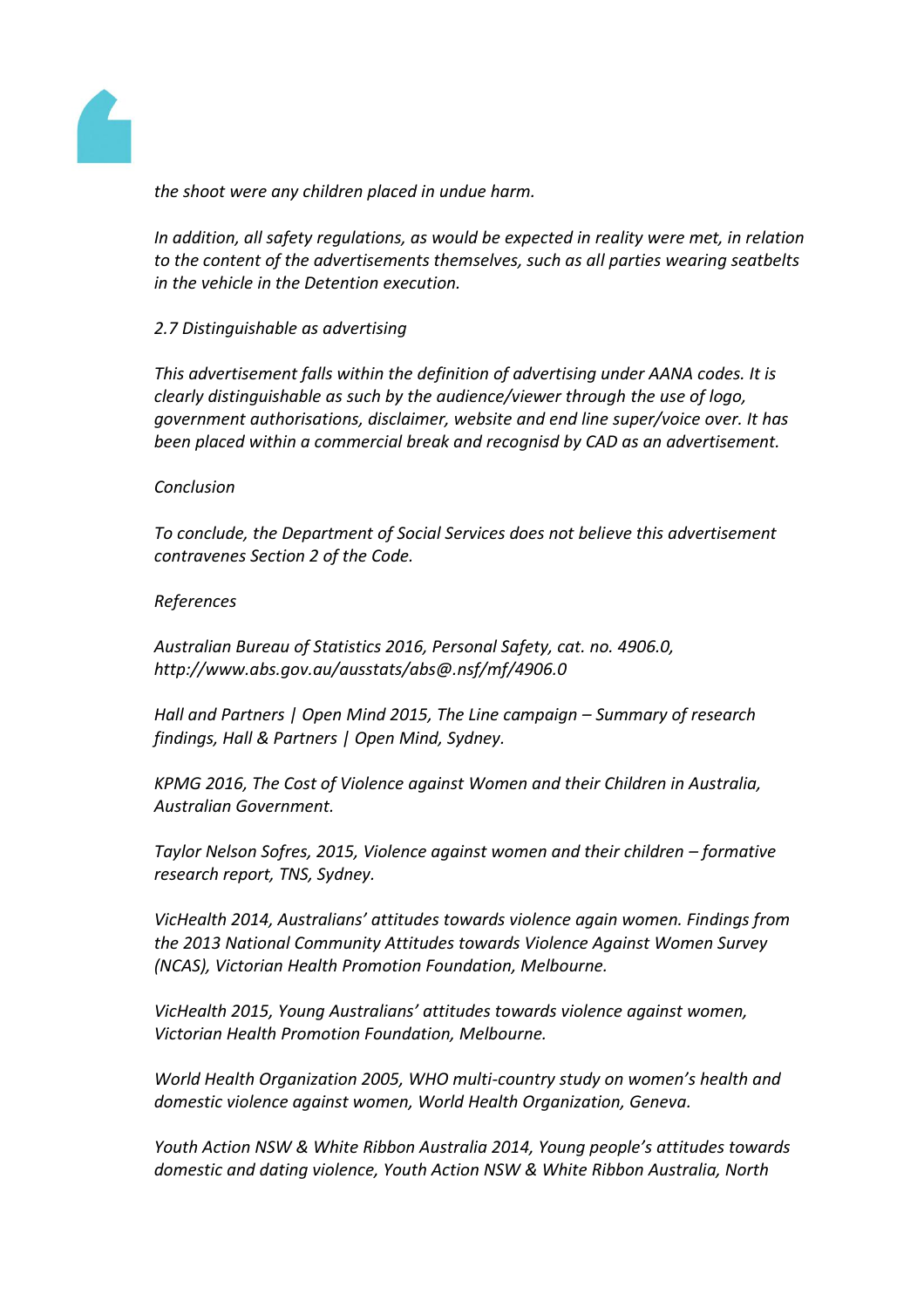

*Sydney.*

## **THE DETERMINATION**

The Ad Standards Community Panel (Panel) considered whether this advertisement breaches Section 2 of the AANA Code of Ethics (the Code).

The Panel noted the complainant's concerns that the advertisement suggests that only men commit acts of domestic violence and is distressing to children.

The Panel viewed the advertisement and noted the advertiser's response.

The Panel considered whether the advertisement complied with Section 2.1 of the Code which requires that 'advertisements shall not portray or depict material in a way which discriminates against or vilifies a person or section of the community on account of race, ethnicity, nationality, gender, age, sexual preference, religion, disability, mental illness or political belief.'

The Panel noted the Practice Note to Section 2.1 provides the following definitions:

"Discrimination – unfair or less favourable treatment.

Vilification – humiliates, intimidates, incites hatred, contempt or ridicule."

The Panel noted the complainants' concerns that the advertisement depicts violence by men against women but that it ignores violence by women against men.

The Panel noted it had previously considered similar complaints in case 0302/13 and in case 0212/16 where:

"The Panel noted that the advertisement features a voiceover stating statistics about violence against women. The Panel noted the complainant's concerns that the advertisement does not mention violence against men.

The Panel noted the advertiser's response that White Ribbon Australia specifically target men's violence against women and that the statistics they use regarding the prevalence of violence towards women by men were obtained by the Australian Institute of Criminology.

The Panel considered that the advertisement does not suggest that domestic violence is only an issue for women and considered that by highlighting the issue of violence against women the advertisement is not negating the serious issue of violence committed against men. The Panel considered that it is not discriminatory towards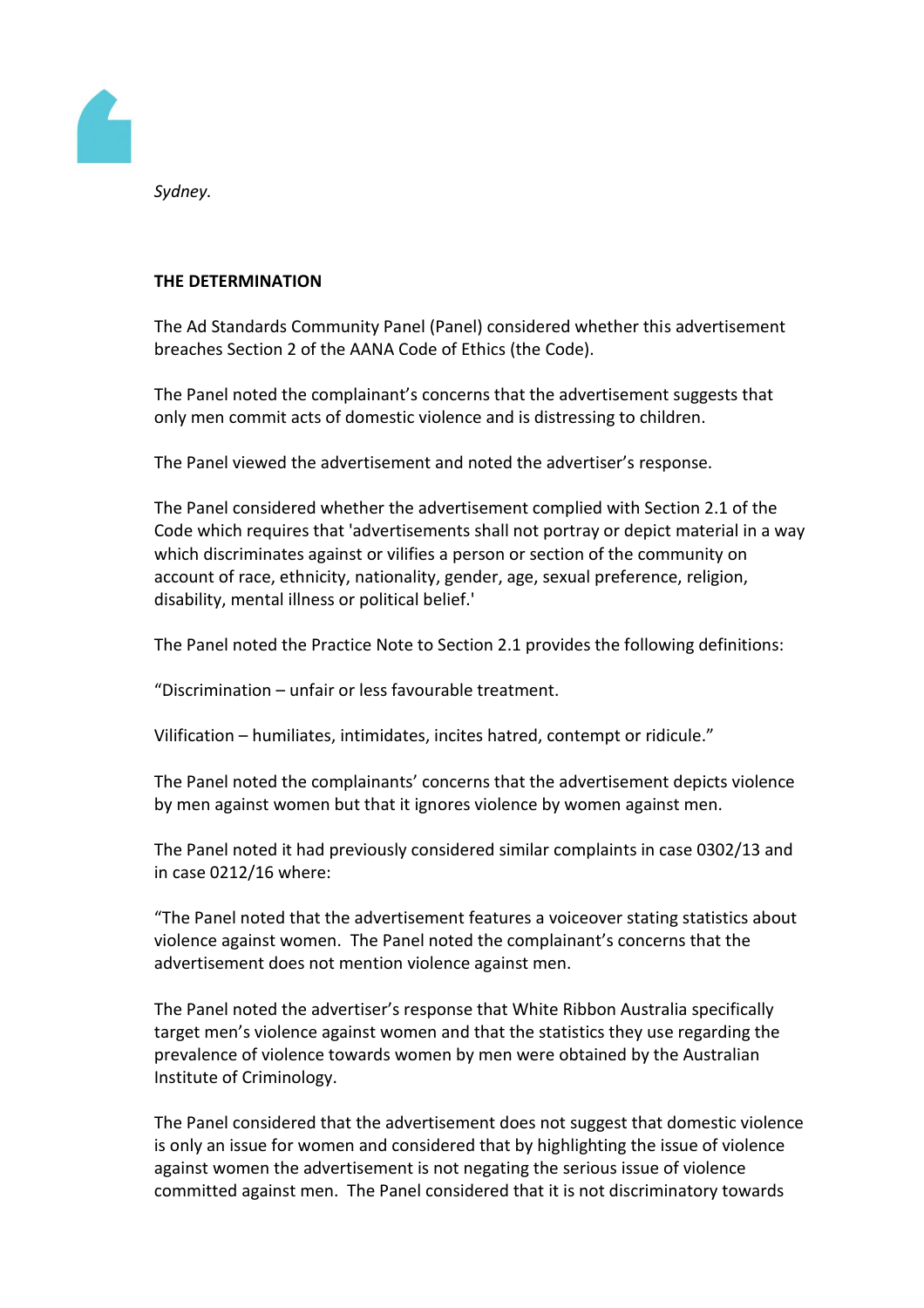

men to highlight statistical information regarding domestic violence against women."

In the current advertisement the Panel noted that the advertisement focuses on changing disrespectful behaviour at the start, by depicting the aftermath of a young boy flicking up a girls skirt to a young boy knocking over a girl while running. The Panel noted the advertiser's response that the advertisement reflects statistics that the majority of domestic violence is committed by men against women and considered that it was reasonable for the advertiser to target a particular demographic in order to garner the best results. Consistent with its previous determinations the Panel considered that by highlighting the issue of domestic violence against women the advertisement does not suggest that only men are responsible for domestic violence or that all men are likely to commit domestic violence or that women could not also be responsible for domestic violence.

The Panel considered that the advertisement did not portray or depict material in a way which discriminates against or vilifies a person or section of the community on account of gender.

The Panel noted some complainant's concerns that this advertisement is frightening to young girls and it tells them that they will be harassed and abused, and this is damaging to their confidence and mental health.

The Panel noted that the advertisement is presented in such a way that no violence is depicted, however noted that the language of the advertisement may be distressing to younger viewers.

However, the Panel considered that this particular concern does not raise an issue under the Code.

Finding that the advertisement did not breach the Code on other grounds, the Panel dismissed the complaint.